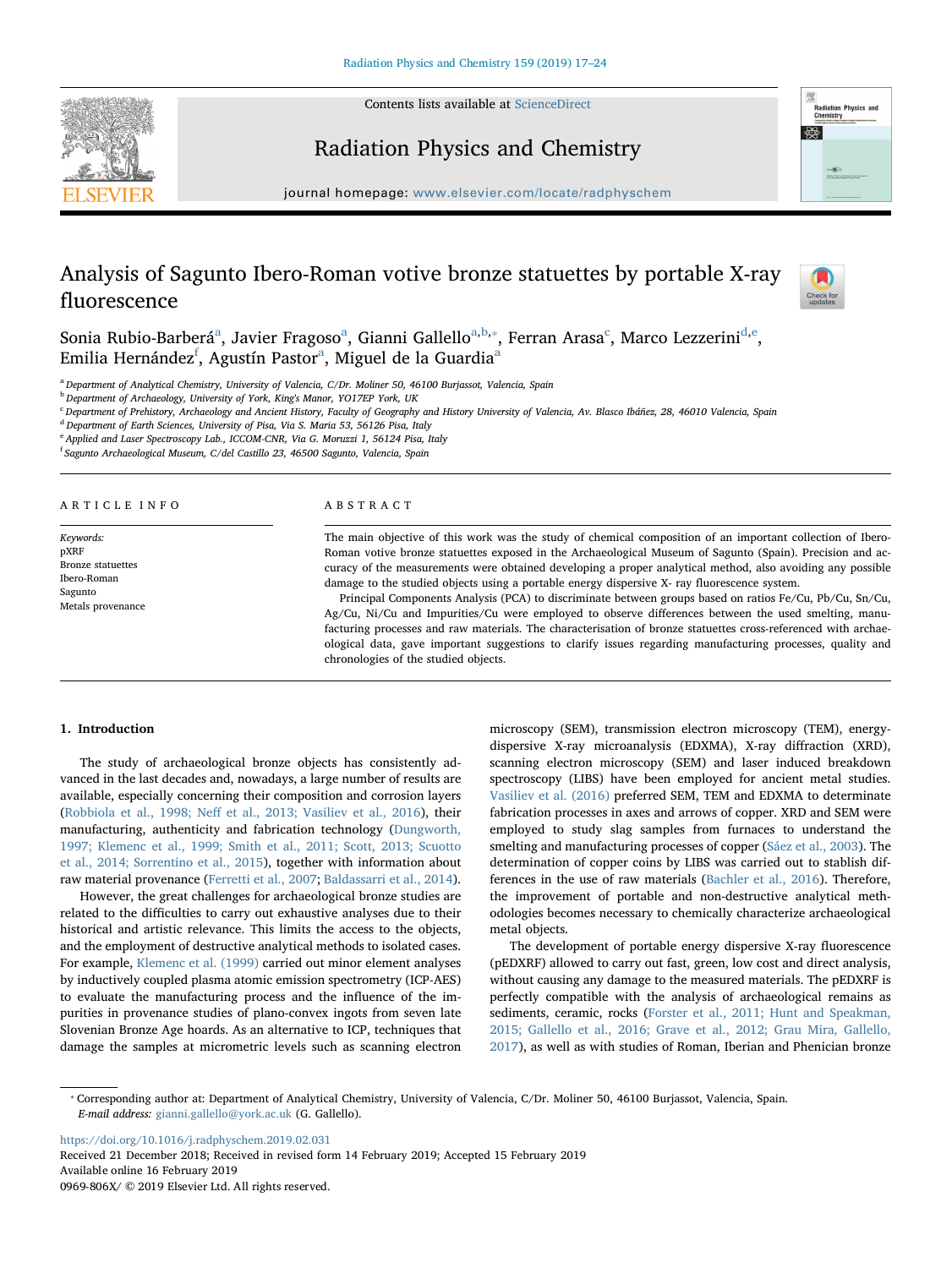statues ([Ferretti et al., 2007; Schiavon et al., 2013; Roldán García and](#page-7-2) [Vives-Ferrándiz Sánchez, 2018\)](#page-7-2).

Nevertheless, the limitations of XRF devices are related to the low sensitivity, high limits of detection, and difficulties to obtain reproducible results from heterogeneous samples, together with the limitations to obtain spectra from low atomic weight elements [\(Karydas,](#page-7-9) [2007; Speakman and Shackley, 2013](#page-7-9)).

Additional limitations of the mentioned technique are related with size, irregular surface, heterogeneity, fragility and the presence of modified layers due to post-depositional processes affecting archaeological metal objects like bronzes. Further difficulties may be related to the access to objects preserved under special conservation conditions. Therefore, a correct analysis by pEDXRF needs to be carried out on a flat surface, because an irregular or corroded surface can affect the intensity of the excitation and emitted radiation and this could modify the accuracy of results [\(Liangquan et al., 1998; Navas et al., 2016;](#page-7-10) [Roldán García and Vives-Ferrándiz Sánchez, 2018; Schiavon et al.,](#page-7-10) [2016\)](#page-7-10).

The main objective of this work was the study of metal composition of an important collection of Ibero-Roman votive bronze statuettes exposed in the Archaeological Museum of Sagunto (Spain). To do it, a validated XRF method was developed after verification of precision and accuracy of measurements obtained with a portable energy dispersive X-ray fluorescence system, which ensure to avoid any damage to the statuettes.

Additionally, the chemical characterisation of votive bronzes offers the possibility to assess the provenance of the statuettes, employing Principal Components Analysis (PCA) to discriminate between groups based on metal composition and relationship between elements, such as Cu, Sn, Pb and Fe, Ni, Sb, Ag, which were measured to observe differences between smelting, manufacturing process and raw material used.

## 2. Materials and methods

## 2.1. Samples

The twenty studied bronze statuettes belong to the Archaeological Museum of Sagunto and are from the archaeological sites of Castillo de Sagunto, Montaña Frontera and Partida de la Vila [\(Fig. 1\)](#page-1-0), located in Sagunto area (Valencia, Spain). The collection can be appreciated in the Supplementary material section (Annex A).

<span id="page-1-0"></span>The studied archaeological bronzes are a set of small size votive statuettes, offered by devotees to the gods in the sanctuaries. The objects represent human figures, mostly masculine. All statuettes have a

size between 24 cm and 6 cm [\(Fig. 2\)](#page-2-0).

Eleven studied objects are from the Castillo de Sagunto, corresponding to the statuettes A, B, C, D, E, F, G, H, I, J and K (Annex A). Between them there are four masculine statues in offering position (G, D, H and E), a representation of a young man and a Bacchus both in offering position (I and A), two figures of a faun (J and K), one offering to the gods and other with bread and grape in his hands. Also, one figure of a peplophoros, recognized as a possible Venus (Aranegui et al., 2018) wearing peplos (B) and two males without offering (F and C), where the statuette F was interpreted as a possible Jupiter (Aranegui et al., 2018) were studied. According to the experts, this set cannot be classified as a single manufacture because macroscopically it can be distinguished highly elaborated statuettes than others with a poorest detail being made a stylistic study by Blecht [\(1989\)](#page-7-11).

Eight statuettes, with very similar manufacture were from the archaeological site of Montaña Frontera, located in the surrounding area of Sagunto, corresponding to L, M, N, O, P, Q, R and S (Annex A). This place is an Ibero-Roman sanctuary and all the figures represent men in offering position, except for the figure M recognized as a possible Jupiter by [Aranegui Gascó et al. \(2018\).](#page-7-12) Finally, an additional figure (T) from the archaeological site Partida de la Vila (Annex A) in the city of Sagunto was also studied. This last figure represents a necked male with marked sex in offering position with the peculiarity that it has a pileus (hat) in his head ([Aranegui Gascó et al., 2018\)](#page-7-12).

Furthermore, two modern bronzes, elaborated during the 20th century, were used to evaluate the effect of sample geometry in the obtained XRF spectra. Picture of both statues are shown in [Fig. 3,](#page-2-1) where it is possible to see the different measurement positions.

## 2.2. Apparatus and methods

Archaeological and modern bronze objects were directly analysed by X-ray fluorescence. Chemical compositions were obtained with a portable model S1 Titan energy disperse X-ray fluorescence spectrometer from Bruker (Kennewick, Washington, USA), equipped with a rhodium X-ray tube of 50 kV and XFlash® SDD detector. The instrument was controlled by S1RemoteCtrl Metals programme, S1Sync software and ARTAX software from Bruker to obtain spectra and calculate the weight percentage of Fe, Ni, Cu, Sn, Sb, Ag and Pb. A leaded bronze certified sample BAS-CURM50.04-4 was used to evaluate the accuracy of the XRF data obtained. For modern bronzes and leaded bronze certified sample, Zn results have been also reported.



Fig. 1. Localization of the three archaeological sites: Montaña Frontera, Castillo de Sagunto and Partida de la Vila (Valencia, Spain).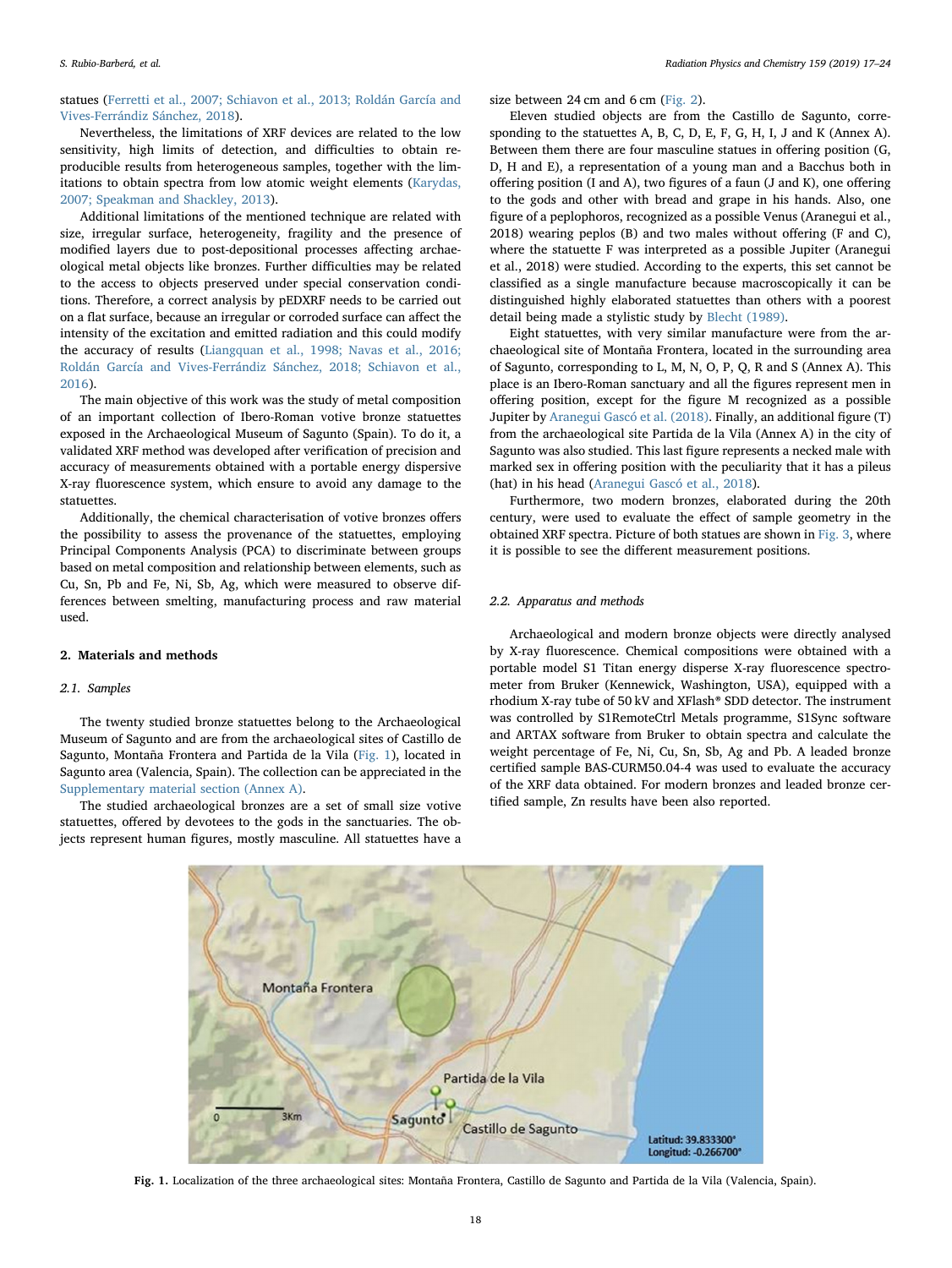<span id="page-2-0"></span>

Fig. 2. Representative bronze statues from the three archaeological sites studied: (2a) Castillo de Sagunto; (2b) Montaña Frontera; (2c) Partida de la Vila.

#### 2.3. Chemometric data treatment

Data treatment was carried out by using Matlab 8.3.0.532 (R2014a) from Matworks (Natick, MA, USA), using PLS Toolbox 7.5.2 from Eigenvectors Research Inc. (Wenatchee, WA, USA) for Principal Analysis Components (PCA). PCA is a statistical treatment that allows a multivariate analysis based on reduction of variables and provides a projection of objects in a new space related to the minimum number of independent variables suitable to explain an appropriate amount of signal variance. ([Ballabio, 2015; Cascant et al., 2017](#page-7-13)).

Six variables, consisting of Fe/Cu, Pb/Cu, Sn/Cu, Ag/Cu, Ni/Cu, Impurities/Cu. were employed for statistical data treatment. Elements such Fe, Cu, Ni, Sn, Sb, Pb and Ag are secondary products due to the smelting and manufacturing processes, named in this work as "Impurities" or "contamination" (Trampuž [Orela, Drglinb, 2005\)](#page-7-14). To calculate the amount of Impurities the sum of all the elements (Fe, Cu, Ni, Sn, Sb, Pb and Ag) obtained by XRF except Cu [\(Klemenc et al., 1999\)](#page-7-4) were considered. Autoscale as pre-processing and leave one out as cross-validation method were used.

## 3. Results and discussion

## 3.1. Previous studies on direct XRF measurements of metal statues

<span id="page-2-1"></span>The analysis of archaeological objects, like the studied ones, must be

carried out carefully without provoking any object damage and having just the possibility to run a reduced number of measurements. Therefore, the selection of the measurement mode and an evaluation of data precision and accuracy were carried out employing modern samples [\(Fig. 3](#page-2-1)).

#### 3.1.1. Influence of the measurement mode

As mentioned above, the analysis of archaeological statues involves the difficulty to obtain a good measurement position between the instrument and the objects, based on the irregularity of the statuettes surface and their size. An erroneous or inconvenient position of the instrument or a movement during the analysis can cause errors in the intensity of the signals and give erroneous metal composition results ([Liangquan et al., 1998\)](#page-7-10).

To evaluate the use of the portable device, we carried out a test on modern statues changing the position of the XRF system to simulate difficult measurement conditions in the museum to know how it can cause errors during the final signals. Two measurement modes were tested; full contact between the instrument and the sample surface (FC mode) and incomplete contact between the XRF and the object, due to the irregularities of the sample surface (IC mode). A representation of both modes can be seen in the [Fig. 4](#page-3-0).

In [Table 1,](#page-3-1) the average and standard deviation of independent measurements made on the same positions, but with different measurement mode on modern statues, can be observed.



Fig. 3. Modern brass 3a and lead bronze statues 3b used to evaluate the reproducibility and precision of XRF data obtained with the portable instrument.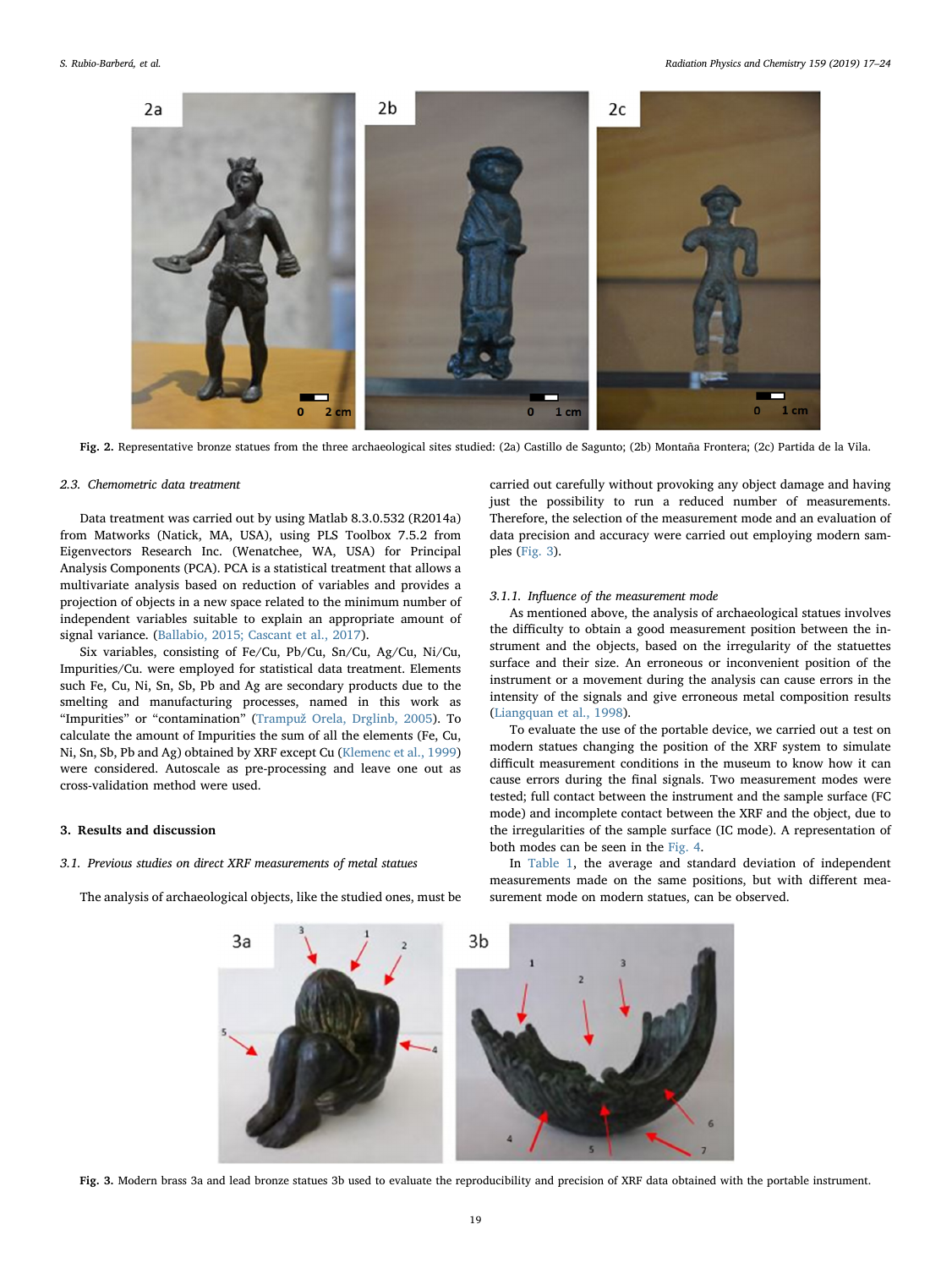<span id="page-3-0"></span>

Fig. 4. Measurement: modes: full contact (FC) (a) and incomplete contact (IC) (b).

Observing the chemical data obtained on the modern statuettes, it can be observed that values in FC mode generally are more precise than those corresponding to IC mode. Therefore, an erroneous positioning of XRF system can affect the reproducibility and precision of results, especially for Ag that presents low concentrations in the statuettes.

An additional mode, of measurement in which the XRF was shaken during the analysis was tested also providing concentration errors and losing of reproducibility in the produced data.

As a conclusion, it can be appreciated that metal composition could be affected by measurement mode and thus, a total contact between the instrument and the sample is desirable. Therefore, we took great care on selecting an area as flat as possible and comfortable for the operator to obtain XRF spectra.

#### 3.1.2. Homogeneity of the bronze statuettes

Archaeological statuettes could be heterogeneous with a complex matrix and it may be altered in some areas due to post-depositional processes. Because of that, we conducted a study of the homogeneity of a brass statue sample XRF spectra using to observe the concentration variation of the main elements in different measurement points ([Fig. 3a](#page-2-1)). [Table 2](#page-4-0) shows the average and standard deviation of the independent measured points illustrated on [Fig. 3](#page-2-1)a using the full contact mode.

Major elements that present a high concentration, like Cu and Zn provide similar values in all the positions with a variation coefficient between 4% and 9%. However, some elements present at concentrations around 0.1% like Ni, Fe, Sn and Pb provided different concentration values in different measurement points, which are due to compositional inhomogeneity.

## 3.2. Study of the accuracy of the method

Due to matrix effects, inherent, to the XRF measurements and the complexity of sample matrix, it was not possible to make an external calibration, and thus it was employed a reference sample of leaded bronze measured in the same conditions used for archaeological bronze analysis, to evaluate the accuracy of measurements.

The reference sample (BAS –CURM50.04-4) is an alloy of Cu with Sn and Pb containing also Fe, Ni, Sb and Ni. The sample was measured in 6 positions. The obtained results are represented in [Table 3.](#page-4-1)

From data in [Table 3](#page-4-1), it can be concluded that the average value of each certified element is inside the certified range. On the other hand, the relative standard deviation value (RSD) was around 1–3% for all the elements, except for Fe and Sb with RSD of 6% at concentration values in the order of 0.5% and 0.1%. Therefore, portable XRF measurements provide accurate results for the analysis of alloys.

#### 3.3. Analysis of Ibero-Roman bronze votive statues

All twenty analysed statues (Annex A) correspond to Cu-Sn-Pb alloys with traces of Fe, Ni, Sb and Ag. Data in [Table 4](#page-4-2) permits to observe the metal composition one by one of the samples evidencing the great variability of samples from Sagunto Castle and the relative homogeneity of the alloys of Montaña Frontera objects. In all the cases, data were acquired in the full contact (FC) mode, taking several independents measures on the best place and avoiding possible corroded areas. In [Fig. 2](#page-2-0), the points of measurement are indicated by arrows. When measurements were carried out in the front of the statuettes, it was indicated by an arrow on the right  $(\rightarrow)$  and by arrow on the left (←) for measurements made in the back of the figures. It must be noticed that due to the significant archaeological value of the objects and their fragility, it was not possible to do more than two replicates and for the statue T from Partida de la Vila because it extreme fragility only one measurement was possible.

Analysing the data of [Table 4](#page-4-2) is evident how statues from Montaña Frontera present more homogeneous results than Castillo de Sagunto. The statues that belong to this collection are different between them. In particular, there are three statues that present great differences in the concentration of some elements. Statues E and I present a high content in Sb (E:2.877%; I: 2.219%), Ni (E: 0.522%; I: 0.249%) and Ag (E: 0.141%; I: 0.300%) in comparison with the other statues of the same group and the statue F present a low content in Cu (29.9%) and high concentration in Sn (20.0%) and Pb(49.8%). These differences could indicate a distinct origin between the statues and the rest of the collection.

<span id="page-3-1"></span>

| Table 1                                                                                 |  |
|-----------------------------------------------------------------------------------------|--|
| The effect of the measurement mode on the chemical data of the bronze statue 3b by XRF. |  |

|         | Fe $\%$             | $Ni\%$            | Cu <sub>96</sub> | $Zn\%$            | Ag $%$              | $Sn\%$            | $Sb\%$              | $Pb\%$            |
|---------|---------------------|-------------------|------------------|-------------------|---------------------|-------------------|---------------------|-------------------|
| 1-FC    | $0.094 \pm 0.012$   | $0.499 \pm 0.017$ | $89.3 \pm 0.2$   | $1.57 \pm 0.03$   | $0.0153 \pm 0.0013$ | $5.09 \pm 0.07$   | $0.156 \pm 0.005$   | $3.3 \pm 0.3$     |
| $1-IC$  | $0.093 \pm 0.011$   | $0.051 \pm 0.02$  | $87.0 \pm 1.4$   | $1.42 \pm 0.03$   | $0.024 \pm 0.006$   | $5.54 \pm 0.13$   | $0.188 \pm 0.003$   | $5.2 \pm 1.3$     |
| $2$ -FC | $0.0715 \pm 0.0003$ | $0.53 \pm 0.02$   | $91.41 \pm 0.04$ | $1.86 \pm 0.03$   | $0.014 \pm 0.002$   | $4.168 \pm 0.015$ | $0.115 \pm 0.005$   | $1.84 \pm 0.04$   |
| $2-IC$  | $0.060 \pm 0.003$   | $0.52 \pm 0.03$   | $91.58 \pm 0.07$ | $1.800 \pm 0.005$ | $0.012 \pm 0.006$   | $4.19 \pm 0.07$   | $0.116 \pm 0.016$   | $1.72 \pm 0.04$   |
| $3-FC$  | $0.054 \pm 0.003$   | $0.509 \pm 0.012$ | $91.86 \pm 0.04$ | $1.932 \pm 0.016$ | $0.008 \pm 0.006$   | $4.09 \pm 0.04$   | $0.104 \pm 0.003$   | $1.45 \pm 0.06$   |
| $3-IC$  | $0.0471 \pm 0.0016$ | $0.501 \pm 0.009$ | $91.85 \pm 0.08$ | $1.91 \pm 0.03$   | $0.013 \pm 0.002$   | $4.16 \pm 0.05$   | $0.124 \pm 0.014$   | $1.387 \pm 0.009$ |
| 4-FC    | $0.070 \pm 0.005$   | $0.489 \pm 0.009$ | $89.82 \pm 0.11$ | $1.725 \pm 0.016$ | $0.015 \pm 0.004$   | $4.41 \pm 0.03$   | $0.138 \pm 0.004$   | $3.34 \pm 0.9$    |
| 4-IC    | $0.085 \pm 0.007$   | $0.501 \pm 0.016$ | $88.3 \pm 0.4$   | $1.80 \pm 0.03$   | $0.0182 \pm 0.0013$ | $4.71 \pm 0.03$   | $0.150 \pm 0.008$   | $4.4 \pm 0.4$     |
| 5-FC    | $0.074 \pm 0.007$   | $0.526 \pm 0.018$ | $91.02 \pm 0.18$ | $1.99 \pm 0.06$   | $0.0152 \pm 0.0019$ | $3.95 \pm 0.06$   | $0.099 \pm 0.012$   | $2.32 \pm 0.17$   |
| 5-IC    | $0.10 \pm 0.03$     | $0.52 \pm 0.03$   | $91.4 \pm 0.3$   | $2.03 \pm 0.05$   | $0.0125 \pm 0.0019$ | $3.8 \pm 0.1$     | $0.095 \pm 0.005$   | $2.1 \pm 0.3$     |
| 6-FC    | $0.137 \pm 0.018$   | $0.48 \pm 0.02$   | $86.7 \pm 0.6$   | $1.94 \pm 0.09$   | $0.017 \pm 0.004$   | $5.13 \pm 0.13$   | $0.163 \pm 0.009$   | $5.5 \pm 0.4$     |
| 6-IC    | $0.122 \pm 0.011$   | $0.48 \pm 0.03$   | $87.4 \pm 0.3$   | $1.85 \pm 0.05$   | $0.0161 \pm 0.0010$ | $5.00 \pm 0.05$   | $0.152 \pm 0.017$   | $4.9 \pm 0.3$     |
| 7-FC    | $0.0564 \pm 0.0011$ | $0.526 \pm 0.014$ | $91.31 \pm 0.02$ | $2.501 \pm 0.008$ | $0.013 \pm 0.003$   | $3.45 \pm 0.02$   | $0.0815 \pm 0.0019$ | $2.07 \pm 0.04$   |
| 7-IC    | $0.071 \pm 0.013$   | $0.530 \pm 0.020$ | $91.4 \pm 0.6$   | $2.2 \pm 0.4$     | $0.010 \pm 0.008$   | $3.72 \pm 0.14$   | $0.092 \pm 0.009$   | $2.0 \pm 0.3$     |
|         |                     |                   |                  |                   |                     |                   |                     |                   |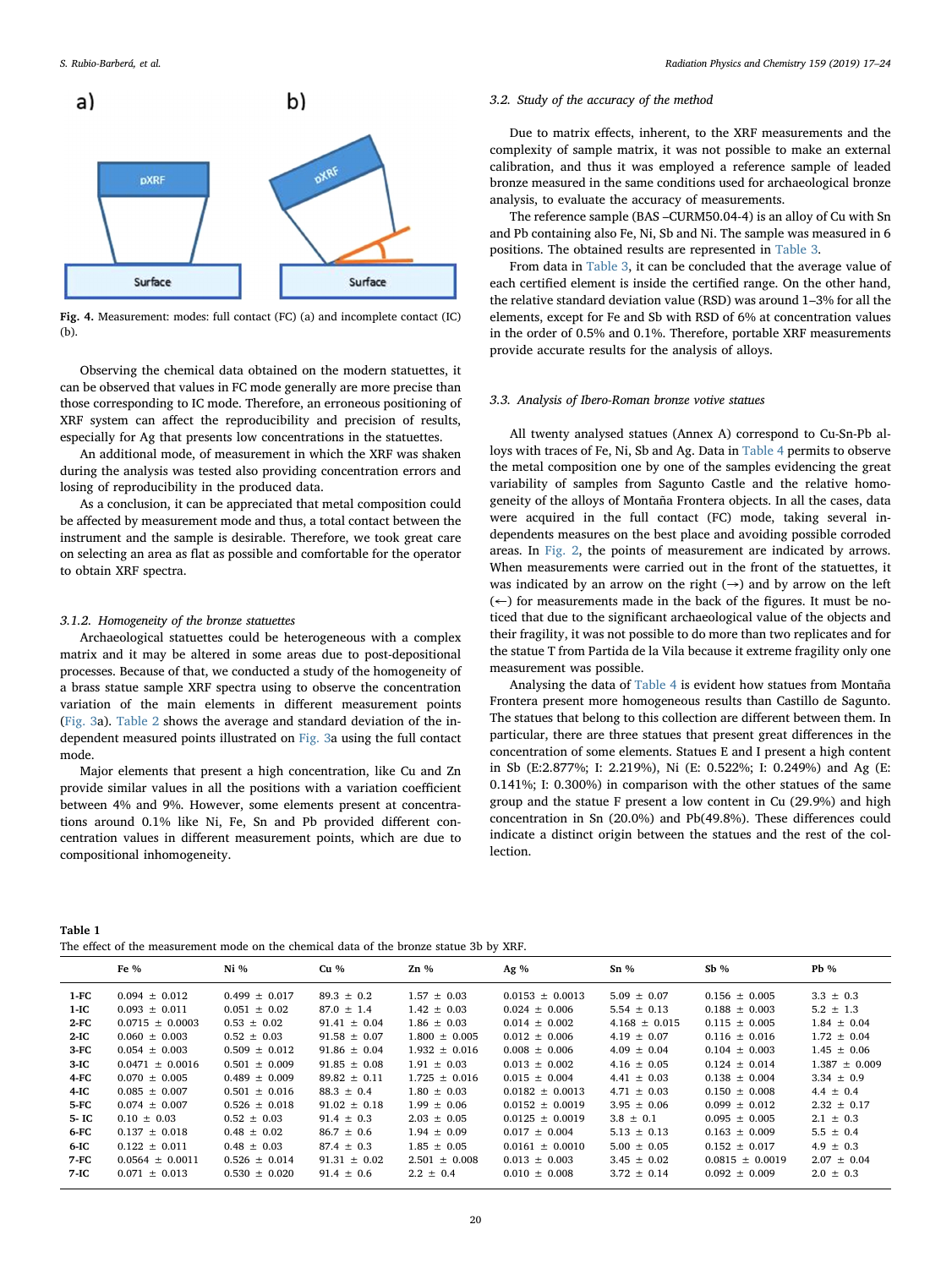#### <span id="page-4-0"></span>Table 2

|  |  |  |  |  | Replicated chemical data by XRF on the statuette 3a (Sb $\lt$ 0.01 wt%; Ag $\lt$ 0.01 wt%). |  |  |  |  |  |  |  |  |  |  |
|--|--|--|--|--|---------------------------------------------------------------------------------------------|--|--|--|--|--|--|--|--|--|--|
|--|--|--|--|--|---------------------------------------------------------------------------------------------|--|--|--|--|--|--|--|--|--|--|

|                 | Fe $%$            | $Ni\%$            | Cu %           | $Zn \%$          | $Sn\%$            | $Pb\%$            |
|-----------------|-------------------|-------------------|----------------|------------------|-------------------|-------------------|
| 1-FC            | $0.038 \pm 0.03$  | $0.084 \pm 0.011$ | $77.8 \pm 0.6$ | $21.6 \pm 0.5$   | $0.129 \pm 0.003$ | $0.35 \pm 0.08$   |
| 2 FC            | $0.023 + 0.005$   | $0.075 + 0.003$   | $82.02 + 0.14$ | $17.73 + 0.14$   | $0.101 + 0.007$   | $0.050 + 0.004$   |
| 3-FC            | $0.022 + 0.002$   | $0.08 + 0.02$     | $77.4 + 0.3$   | $21.5 + 0.3$     | $0.168 + 0.010$   | $0.86 + 0.04$     |
| 4 FC            | $0.006 \pm 0.003$ | $0.055 + 0.003$   | $77.1 + 0.6$   | $22.1 + 0.5$     | $0.160 + 0.015$   | $0.62 + 0.10$     |
| 5 FC            | $0.030 + 0.004$   | $0.079 + 0.012$   | $80.33 + 0.03$ | $19.38 \pm 0.05$ | $0.109 + 0.017$   | $0.072 \pm 0.006$ |
| mean $\pm$ d.s. | $0.024 \pm 0.012$ | $0.074 \pm 0.011$ | $79 \pm 2$     | $20.5 \pm 1.8$   | $0.13 \pm 0.03$   | $0.4 \pm 0.4$     |
|                 |                   |                   |                |                  |                   |                   |

#### <span id="page-4-1"></span>Table 3

Results obtained for the XRF analysis of a reference sample (BAS -CURM50.04- 4).

| Position                      | Fe $\%$        | $Ni$ %         | $Cu$ %         | $Zn\%$         | $Sn\%$         | Sb%            | $Pb \%$       |
|-------------------------------|----------------|----------------|----------------|----------------|----------------|----------------|---------------|
| 1<br>$\overline{2}$           | 0.095<br>0.104 | 1.08<br>1.08   | 74.35<br>76.65 | 0.665<br>0.673 | 10.96<br>11.10 | 0.438<br>0.487 | 9.71<br>10.16 |
| 3                             | 0.107          | 1.09           | 76.07          | 0.662          | 11.32          | 0.509          | 10.47         |
| 4<br>5                        | 0.104<br>0.092 | 1.11<br>1.09   | 76.36<br>74.39 | 0.652<br>0.661 | 11.40<br>11.13 | 0.515<br>0.467 | 10.07<br>9.53 |
| 6                             | 0.100          | 1.12           | 76.56          | 0.657          | 11.26          | 0.491          | 10.06         |
| Mean<br>s.d.                  | 0.100<br>0.006 | 1.094<br>0.014 | 75.7<br>1.1    | 0.661<br>0.007 | 11.20<br>0.10  | 0.48<br>0.03   | 10.0<br>0.3   |
| RSD %                         | 5.901          | 1.285          | 1.4            | 1.082          | 1.43           | 5.88           | 3.3           |
| <b>MRC.</b> Mean<br>MRC. s.d. | 0.100<br>0.005 | 1.10<br>0.01   | 76.11<br>0.03  | 0.66<br>0.01   | 11.30<br>0.06  | 0.50<br>0.01   | 9.94<br>0.08  |
|                               |                |                |                |                |                |                |               |

#### 3.4. Classification of archaeological bronze statuettes

Principal Components Analysis (PCA) was applied to the whole set of archaeological bronzes using as variables Fe/Cu, Pb/Cu, Sn/Cu, Ag/ Cu, Ni/Cu and Impurities/Cu. [Fig. 5,](#page-5-0) shows the scores plot in which it was reported the relative position of the twenty statues of bronze. The PCA was carried out taking into account principal components PC1 that explains 53.87% of the data variance and PC2 (21.57%), consequently the first two PCs explain the main part of the variance of the data (75.44%). PC1, as it can be seen in the loadings plot of [Fig. 5](#page-5-0), is mainly influenced by the relations Sn/Cu, Impurities/Cu, Pb/Cu and Fe/Cu. PC2 strongly depends on relations Ag/Cu and Ni/Cu. Samples are classified according to the archaeological site Castillo de Sagunto, Montaña Frontera and Partida de la Vila. Data used for the elaboration of the PCA are available in the [Table 4](#page-4-2).

Analysing the PCA model it is perfectly visible that the statues from the archaeological sites Castillo de Sagunto and Montaña Frontera are

<span id="page-4-2"></span>Table 4

|  |  |  | Average chemical composition of the analysed bronze statuettes (wt%). |  |
|--|--|--|-----------------------------------------------------------------------|--|
|--|--|--|-----------------------------------------------------------------------|--|

separated into distinct groups. These groups are mainly separeted in PC1 direction.

The presence of a greater or lesser extent of elements like Sn, Fe, Pb, Ni and Ag can give information about smelting and manufacturing process and the used raw material. This is the case of the content of Fe in relation to Cu that can be indicative of the evolution during the smelting process becoming sophisticated with the development of the technique ([Craddock and Meeks, 1987; Klemenc et al., 1999\)](#page-7-15). This increase of Fe could be due to an incorporation of iron minerals as slags formed in elaborated smelting processes and changes in smelting technology, may also reflected in the surviving field evidence of metal production ([Craddock and Meeks, 1987; Klemenc et al., 1999](#page-7-15)). The presence of smelting process contamination in the bronze is also related with a profitable multi-stage smelting process where used low grade minerals make necessary the improvement of the smelting technique ([Craddock and Meeks, 1987; Klemenc et al., 1999](#page-7-15)). The increase of Pb and Sn with respect to Cu can be also showed in the statues from modern period where copper alloys were better monitored and controlled ([Karydas, 2007](#page-7-9)). On the other hand, the ratios of Ag/Cu and Ni/ Cu are related with differences in raw material [\(Tylecote et al., 1977](#page-7-16)).

The variables that influence the separations between the samples from Castillo de Sagunto and Montaña Frontera are mainly Sn/Cu, Pb/ Cu, Impurities/Cu and Fe/Cu. The results suggest that the difference between the two groups is due to the smelting and manufacturing process as the high content of Impurities, Sn, Pb and Fe indicates an evolution in the process ([Craddock and Meeks, 1987; Klemenc et al.,](#page-7-15) [1999; Karydas, 2007\)](#page-7-15). The high content of Impurities, Sn, Pb and Fe in the statues from Montaña Frontera shows that these statues were produced later than the statues from Castillo de Sagunto that were from an earlier period ([Craddock and Meeks, 1987; Klemenc et al., 1999;](#page-7-15) [Karydas, 2007\)](#page-7-15). The distribution of the statues in the PCA suggests proximity in the manufacturing period between some statues from the three groups Castillo de Sagunto, Montaña Frontera and Partida de la

| Archaeological site | Measure | Fe %  | Ni %  | Cu % | Ag $%$ | $Sn\%$ | $Sb$ % | $Pb$ % |
|---------------------|---------|-------|-------|------|--------|--------|--------|--------|
| Castillo de Sagunto | A       | 0.181 | 0.098 | 70.7 | 0.052  | 6.9    | 0.124  | 22.0   |
| Castillo de Sagunto | B       | 0.203 | 0.111 | 83.8 | 0.016  | 11.6   | 0.026  | 4.3    |
| Castillo de Sagunto | C       | 0.250 | 0.111 | 74.2 | 0.069  | 7.2    | 0.187  | 18.0   |
| Castillo de Sagunto | D       | 0.226 | 0.065 | 49.4 | 0.028  | 5.5    | 0.101  | 44.7   |
| Castillo de Sagunto | E       | 0.213 | 0.522 | 60.3 | 0.141  | 5.0    | 2.877  | 30.9   |
| Castillo de Sagunto | F       | 0.176 | 0.106 | 29.9 | 0.036  | 20.0   | 0.026  | 49.8   |
| Castillo de Sagunto | G       | 0.130 | 0.100 | 77.6 | 0.069  | 1.9    | 0.212  | 20.0   |
| Castillo de Sagunto | H       | 0.207 | 0.065 | 57.2 | 0.023  | 7.6    | 0.072  | 34.8   |
| Castillo de Sagunto |         | 0.157 | 0.249 | 77.7 | 0.300  | 9.1    | 2.219  | 10.3   |
| Castillo de Sagunto |         | 0.229 | 0.060 | 56.1 | 0.028  | 15.3   | 0.042  | 28.2   |
| Castillo de Sagunto | K       | 0.159 | 0.085 | 57.3 | 0.058  | 10.1   | 0.170  | 32.2   |
| Montaña Frontera    | L       | 0.329 | 0.162 | 47.7 | 0.094  | 18.2   | 0.352  | 33.1   |
| Montaña Frontera    | M       | 0.182 | 0.134 | 49.9 | 0.146  | 14.3   | 0.415  | 35.0   |
| Montaña Frontera    | N       | 0.662 | 0.069 | 36.1 | 0.090  | 22.6   | 0.215  | 40.3   |
| Montaña Frontera    | $\circ$ | 1.026 | 0.127 | 43.9 | 0.078  | 24.5   | 0.251  | 30.1   |
| Montaña Frontera    | P       | 0.128 | 0.098 | 50.7 | 0.142  | 11.9   | 0.383  | 36.6   |
| Montaña Frontera    | Q       | 0.242 | 0.139 | 47.6 | 0.096  | 23.0   | 0.491  | 28.4   |
| Montaña Frontera    | R       | 0.312 | 0.127 | 42.0 | 0.219  | 22.6   | 0.215  | 30.5   |
| Montaña Frontera    | S       | 0.615 | 0.086 | 47.8 | 0.126  | 17.7   | 0.293  | 33.4   |
| Partida de la Vila  | T       | 0.734 | 0.087 | 54.2 | 0.038  | 12.7   | 0.128  | 32.1   |
|                     |         |       |       |      |        |        |        |        |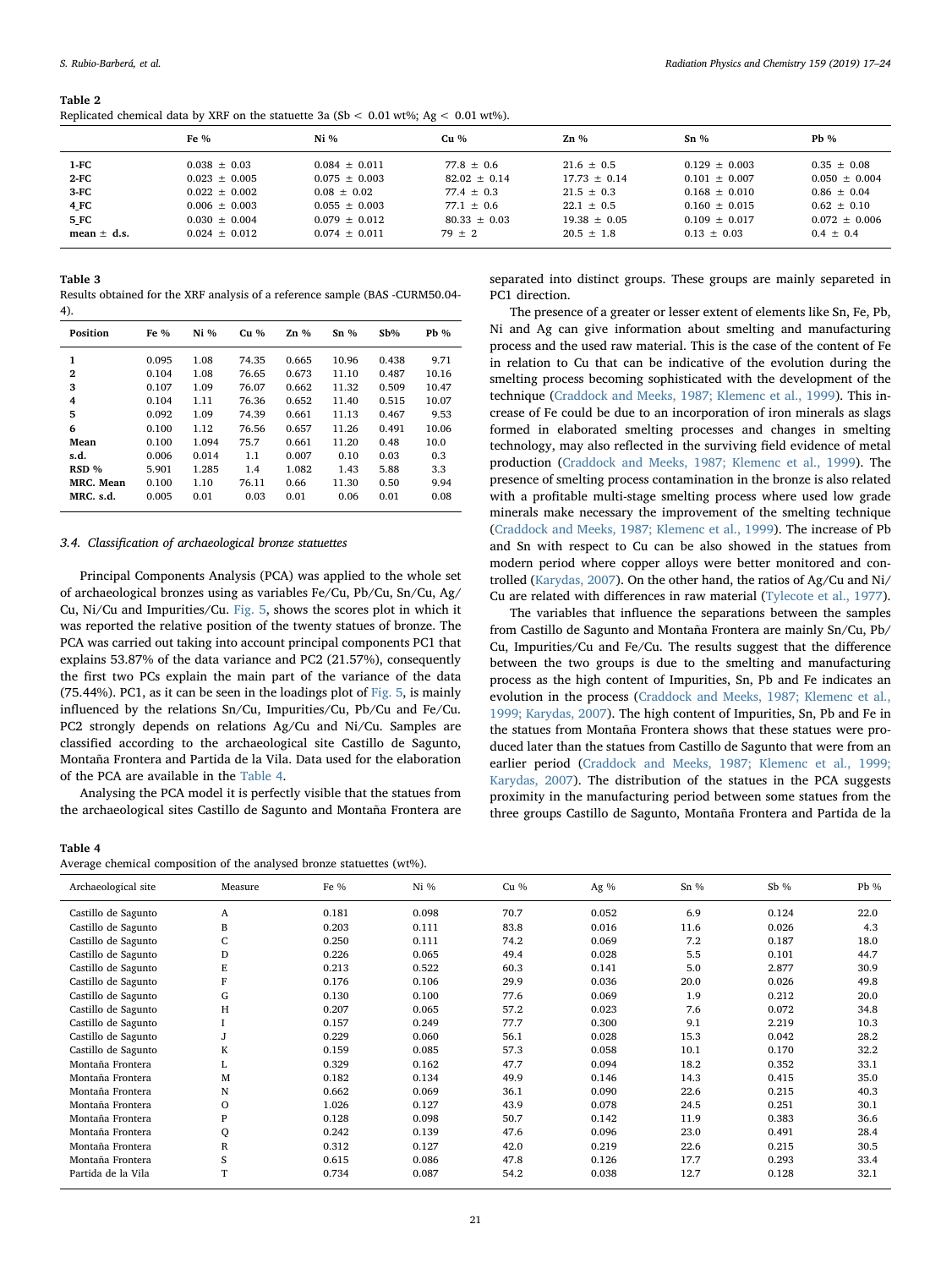<span id="page-5-0"></span>

Fig. 5. Score plot (top) and loadings plot (down) of the archaeological samples studied.

Vila, the statues are T, P, M, H, D, L, J, Q, S and K. This similarity could correspond to a chronological overlap between the production of the above mentioned statues from Castillo de Sagunto and those from Montaña Frontera. A macroscopic, typological study confirmed the result obtained, classifying statuettes from Castillo de Sagunto as Tardorepublican period (II-I B.C.) and those from Montaña Frontera between Tardo-Republican and Imperial Period (II B.C. – IA.C.). In relation to the source materials there is no evidence that the objects were elaborated with a different raw material.

However for figures F, E and I of Castillo de Sagunto (Annex A) a deeper discussion needs to be developed. Figure I and E separate in the direction PC2 present a high content of Ag and Ni respect to the other samples of Castillo de Sagunto. The high levels in these elements indicate differences in the raw material used during the manufacturing process ([Tylecote et al., 1977\)](#page-7-16). Respect to figure F, the fact that high Impurities, Pb, Fe and Sn concentrations are detected, compared to the rest of objects from Castillo de Sagunto, could indicate a later period of elaboration respect the other statues of same collection ([Craddock and](#page-7-15) [Meeks, 1987; Klemenc et al., 1999; Karydas, 2007](#page-7-15)). An other possible hypothesis could be related to the fact that F corresponds to a statuette probably representing Jupiter, and may raw material from no local sources have been employed to make this figure. Furthermore should be highlighted that purer raw materials have been employed to make other statuettes representing gods as the figure A (Bacchus) and B (Venus).

#### 3.5. Comparative study with an Iberian votive statues collection

A comparative study was made between the Sagunto collection and a collection of thirty-two Iberian votive figurines from the Museum of Prehistory of Valencia also measured by EDXRF ([Roldán García and](#page-7-17) [Vives-Ferrándiz Sánchez, 2018](#page-7-17)). This second collection comes from the Sanctuaries of Collado de los Jardines and Altos del Sotillo in the region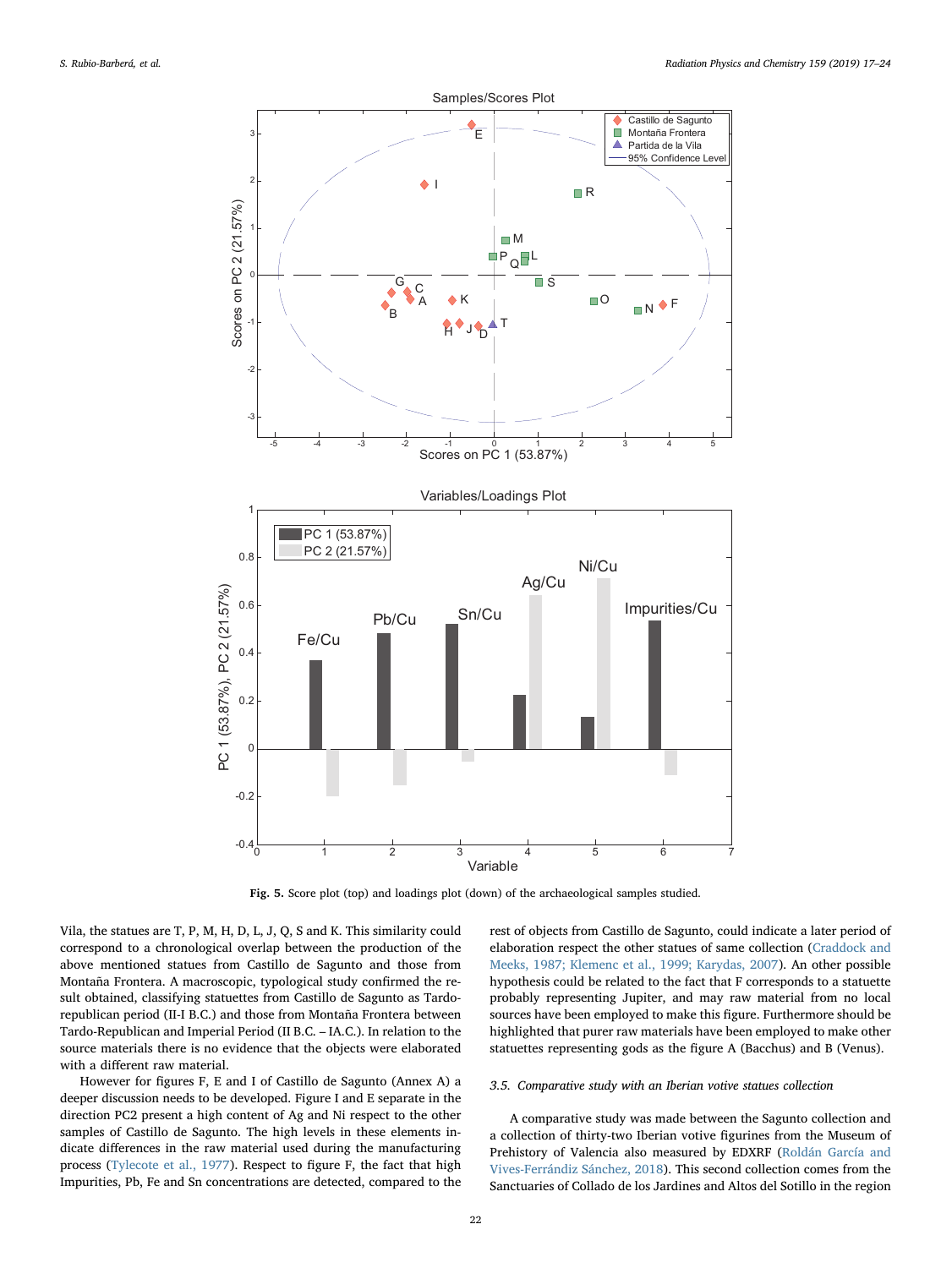<span id="page-6-0"></span>

Fig. 6. Correlation Pb-Cu% (6a) and Sn-Cu% to compare Castillo de Sagunto, Partida de la Vila and Montaña Frontera statues to the Iberian statues.

of Jaen (Spain) and are dated from the century IV-III B.C. The results obtained by [Roldán García and Vives-Ferrándiz Sánchez \(2018\)](#page-7-17) of the measured Pb, Sn and Cu concentrations were cross-referenced with our produced data.

[Fig. 6](#page-6-0) shows the variation of Pb%, (6a) and Sn% (6b) as a function of Cu% for the whole set of studied statues and the Iberian ones. It can be seen that statues can be classified based on the technological advances of the manufacturing processes that reveal the increasing amount of Sn and Pb ([Karydas, 2007\)](#page-7-9).

The statues from Partida de la Vila and Montaña Frontera show the greatest values of Pb and Sn that correspond with the late period statues. On the other hand, statues from Castillo de Sagunto present intermediate values, where the statues B, I, C, G and A are placed close to the earlier period Iberian statues based on low contents of these elements as compared to the other statues from Castillo de Sagunto (D, E, H, K, and J). This fact corresponds with the result of the PCA where the statues B, I, C, G and A are plotted farer from the statues from Montaña Frontera. On the other hand, Iberian statues show the lowest values of Sn and Pb respect to Cu, it confirms that these statues belong to an earlier period than the statues from Sagunto. An exception can be seen between the Iberian statues in the correlation Pb-Cu. The higher value of Pb respect to Cu for samples 2177 (adult woman) and 2247 (fibula) set them near the statues from Castillo de Sagunto and Montaña Frontera. Unfortunately we cannot explain the reason of this fact.

This comparative study was made to corroborate the age of the statues and verify the utility of the ratios employed for the chronology determination.

These results are in line and enhance the conclusions obtained in the PCA highlighting that an increment of the Sn and Pb respect to Cu is directly related with a modern process of manufacturing. However the hypothesis of a purer material employed for gods representations must be taken into account for figures such A (Bacchus) and B (Venus). Statuette F (Jupiter) is also oppositely related to the mentioned figures and may raw material from no local sources have been employed to

represent a God.

#### 4. Conclusion

The use of dispersive energy X-ray fluorescence allowed to successfully determine, for the first time, the metal composition of the twenty archaeological bronze statuettes of Sagunto, despite the limitations to carry out measurements on archaeological valuable and fragile objects. Through multivariate analysis made by Principal Components Analysis (PCA) employing Fe/Cu, Sn/Cu, Pb/Cu and Impurities/Cu as variables we were able to differentiate the statues according to their smelting and manufacturing processes. Our established methodological approach and obtained results confirm that the statues from the archaeological site Castillo de Sagunto were manufactured earlier than the statues from Montaña Frontera and Partida de la Vila. The utility of the ratios Sn/Cu and Pb/Cu was evaluated throughout a comparative study between the statues from Sagunto and the collection from the Museum of Prehistory of Valencia that confirm and enhance the results obtained. Furthermore, using the mentioned ratios may it was possible to develop hypothesis about the statuettes representing gods, being made by no local raw materials (F) or employing purer raw materials (A and B)

## Acknowledgements

Authors acknowledge the financial support of the Ministerio de Economía y Competitividad-Feder (Project CTQ 2014-52841-P and Project CTQ 2012-38635).

The authors would like to thanks Matías Calvo conservator of the Archaeological Museum of Sagunto which has contributed to the realization of this study.